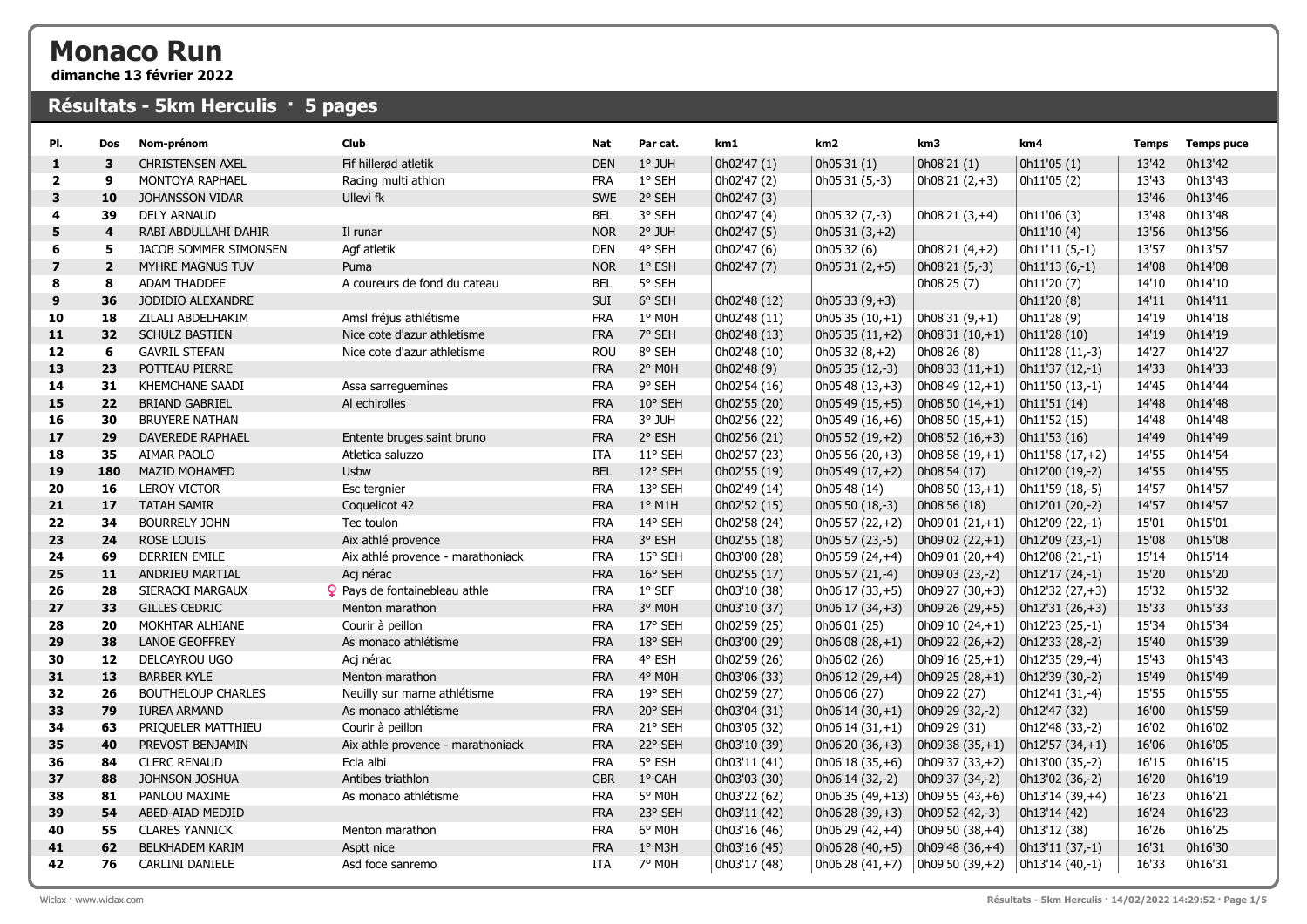| PI.      | Dos       | Nom-prénom                                | Club                                                | Nat                      | Par cat.           | km1                          | km2                                     | km3                                        | km4                                 | Temps          | <b>Temps puce</b>  |
|----------|-----------|-------------------------------------------|-----------------------------------------------------|--------------------------|--------------------|------------------------------|-----------------------------------------|--------------------------------------------|-------------------------------------|----------------|--------------------|
| 43       | 25        | POESY SÉBASTIEN                           | Brooks trail runners                                | <b>FRA</b>               | 24° SEH            | 0h03'10 (35)                 | 0h06'23 (37,-2)                         | 0h09'49 (37)                               | 0h13'14 (41,-4)                     | 16'34          | 0h16'34            |
| 44       | 87        | <b>BEN AYED ISMAËL</b>                    | Athlétisme sud-ardèche drôme                        | <b>FRA</b>               | 2° CAH             | 0h03'11 (40)                 | $0h06'23(38,+2)$                        | 0h09'51 (40,-2)                            | 0h13'19 (43,-3)                     | 16'41          | 0h16'40            |
| 45       | 83        | <b>FONTENELLE MATHIEU</b>                 | Top4running                                         | <b>FRA</b>               | 25° SEH            | 0h03'16 (47)                 | 0h06'29 (43,+4)                         | $  0h09'51 (41,+2)$                        | 0h13'19 (44,-3)                     | 16'42          | 0h16'41            |
| 46       | 77        | DUCOURANT FRANÇOIS                        | Asm athlétisme                                      | <b>FRA</b>               | 26° SEH            | Oh03'19 (56)                 | $0h06'38(50,+6)$                        | 0h10'03 (48,+2)                            | 0h13'27 (47,+1)                     | 16'44          | 0h16'42            |
| 47       | 78        | CASTAGNINO ALESSANDRO                     | As foce sanremo                                     | ITA                      | 8° MOH             | Oh03'19 (55)                 | $  0h06'35 (48,+7)$                     | $\vert$ 0h10'02 (47,+1)                    | 0h13'27 (48,-1)                     | 16'45          | 0h16'42            |
| 48       | 57        | <b>SUROY VINCENT</b>                      | Athle provence club s/l pelican athletisme          | <b>FRA</b>               | 2° M1H             | 0h03'14 (44)                 | 0h06'31 (45,-1)                         | 0h09'57 (45)                               | 0h13'25 (45)                        | 16'47          | 0h16'47            |
| 49       | 75        | <b>GEMETTO VALENTINA</b>                  | <b>9</b> Atletica saluzzo                           | <b>ITA</b>               | 2° SEF             | 0h03'22 (66)                 | $ 0h06'42(52,+14) 0h10'08(49,+3) $      |                                            | 0h13'35 (49)                        | 16'51          | 0h16'50            |
| 50       | 67        | <b>CHALENCON ALEXIS</b>                   |                                                     | <b>FRA</b>               | 27° SEH            | 0h03'22 (65)                 | 0h06'42 $(55,+10)$ 0h10'09 $(51,+4)$    |                                            | 0h13'36 (51)                        | 16'52          | 0h16'51            |
| 51       | 82        | SOULEYMAN HAMIT MOUSSA                    | Cavigal nice sports                                 | <b>CHA</b>               | 6° ESH             | 0h03'19 (53)                 | 0h06'46 (58,-5)                         | $\vert$ 0h10'12 (53,+5)                    | 0h13'39 (53)                        | 16'53          | 0h16'52            |
| 52       | 61        | PRIQUELER THOMAS                          | Ajs la garde                                        | <b>FRA</b>               | 7° ESH             | 0h03'19 (52)                 | $0h06'39(51,+1)$                        | 0h10'09 (52,-1)                            | 0h13'35 (50,+2)                     | 16'53          | 0h16'52            |
| 53       | 15        | <b>CIPRO ARTHUR</b>                       | Earv                                                | <b>FRA</b>               | 8° ESH             | 0h03'17 (49)                 | $  0h06'31 (44,+5)$                     | 0h09'57 (44)                               | 0h13'27 (46,-2)                     | 16'54          | 0h16'54            |
| 54       | 72        | <b>JABAFI NOAH</b>                        | Aj moneteau                                         | <b>FRA</b>               | 3° CAH             | 0h03'20 (57)                 | 0h06'42 (54,+3)                         | 0h10'13 (55,-1)                            | 0h13'39 (52,+3)                     | 17'00          | 0h16'58            |
| 55       | 156       | <b>BRON AARON</b>                         |                                                     | <b>FRA</b>               | 4° JUH             | 0h03'19 (51)                 | 0h06'42 (56,-5)                         | 0h10'15 (56)                               | 0h13'54 (56)                        | 17'09          | 0h17'09            |
| 56       | 169       | <b>GARCIA THIBAULT</b>                    |                                                     | <b>FRA</b>               | 4° CAH             | 0h03'22 (64)                 | $0h06'48(59,+5)$                        | 0h10'21 (59)                               | $0h13'55(58,+1)$                    | 17'11          | 0h17'08            |
| 57       | 227       | LE MOUELLIC ROMAIN                        | <b>Roc 84</b>                                       | <b>FRA</b>               | 5° JUH             | 0h03'08 (34)                 | 0h06'32 (47,-13)                        | $  0h10'09 (50,-3)$                        | 0h13'47 (54,-4)                     | 17'12          | 0h17'10            |
| 58       | 50        | <b>BAYLE VINCENT</b>                      | Courir pays de grasse                               | <b>FRA</b>               | 1° M2H             | 0h03'22 (63)                 | 0h06'49 (65,-2)                         | 0h10'21 (60,+5)                            | 0h13'54 (57,+3)                     | 17'13          | 0h17'12            |
| 59       | 145       | DUSCI RICCARDO                            | 2002 marathon club                                  | <b>ITA</b>               | $1°$ M4H           | 0h03'27 (73)                 | $  0h06'54 (67,+6)$                     | $ 0h10'25(62,+5) $                         | 0h13'55 (59,+3)                     | 17'14          | 0h17'12            |
| 60       | 58        | <b>CHAMPIGNY THOMAS</b>                   |                                                     | <b>FRA</b>               | 28° SEH            | 0h03'29 (80)                 | 0h06'59 (70,+10) 0h10'25 (63,+7)        |                                            | $0h13'55(60,+3)$                    | 17'15          | 0h17'13            |
| 61       | 70        | <b>BUCCIALI NICOLAS</b>                   | Asad montelimar                                     | <b>FRA</b>               | 2° M2H             | Oh03'20 (58)                 | $  0h06'42 (53,+5)$                     | 0h10'13 (54,-1)                            | 0h13'49 (55,-1)                     | 17'16          | 0h17'16            |
| 62       | 59        | <b>LECLERC JULIEN</b>                     | Ac valbonne                                         | <b>FRA</b>               | 29° SEH            | 0h03'25 (71)                 | $0h06'49(63,+8)$                        | 0h10'20 (57,+6)                            | 0h13'55 (61,-4)                     | 17'23          | 0h17'22            |
| 63       | 174       | <b>COLLIN MAXIME</b>                      | Asd mentonnais                                      | <b>FRA</b>               | 5° CAH             | 0h03'21 (60)                 | 0h06'48 (62,-2)                         | 0h10'25 (64,-2)                            | 0h14'03 (64)                        | 17'28          | 0h17'26            |
| 64       | 52        | <b>BOIZET ROBIN</b>                       | Zoom volt runners                                   | <b>FRA</b>               | 30° SEH            | 0h03'19 (50)                 | 0h06'43 (57,-7)                         | 0h10'20 (58,-1)                            | 0h13'58 (62,-4)                     | 17'30          | 0h17'28            |
| 65       | 212       | <b>SENECA YOANN</b>                       | Nice cote d'azur athletisme                         | <b>FRA</b>               | 31° SEH            | 0h03'25 (69)                 | $  0h06'54 (68,+1)$                     | $  0h10'30 (67,+1)$                        | 0h14'07 (65,+2)                     | 17'30          | 0h17'27            |
| 66       | 173       | <b>GERACE NOÉ</b>                         | Asd mentonnais                                      | <b>FRA</b>               | 6° CAH             | 0h03'21 (59)                 | 0h06'49 (64,-5)                         | 0h10'24 (61,+3)                            | 0h14'02 (63,-2)                     | 17'34          | 0h17'31            |
| 67       | 202       | SALVATI ROMAIN                            |                                                     | <b>FRA</b>               | 9° MOH             | 0h03'31 (82)                 | 0h07'01 (72,+10)                        | 0h10'41(72)                                | $0h14'19(67,+5)$                    | 17'43          | 0h17'39            |
| 68       | 86        | VAN WELDEN JORDAN                         |                                                     | <b>FRA</b>               | 10° M0H            | 0h03'28 (79)                 | 0h07'02 (73,+6)                         | 0h10'40 (71,+2)                            | 0h14'19 (68,+3)                     | 17'45          | 0h17'44            |
| 69       | 60        | <b>OUABED DJAMEL</b>                      |                                                     | <b>FRA</b>               | 3° M2H             | 0h03'19 (54)                 | 0h06'48 (60,-6)                         | 0h10'26 (65,-5)                            | 0h14'08 (66,-1)                     | 17'48          | 0h17'48            |
| 70       | 249<br>71 | <b>RUBY GREGORY</b>                       | As monaco athlétisme                                | <b>FRA</b><br><b>MAR</b> | 11° M0H<br>12° M0H | 0h03'32 (83)                 | 0h07'09 (78,+5)                         | 0h10'44 (74,+4)                            | 0h14'21 (70,+4)                     | 17'49          | 0h17'46<br>0h17'49 |
| 71<br>72 | 250       | HASSALA ILIASSE<br>MARECHAL PASTOR MATHYS | Athlétique club de valbonne<br>As monaco athlétisme | <b>FRA</b>               | 6° JUH             | 0h03'27 (74)<br>0h03'23 (68) | $  0h07'00 (71,+3)$<br>$0h06'50(66,+2)$ | $  0h10'40 (70,+1)$<br>0h10'27 (66)        | 0h14'23 (71,-1)<br>0h14'20 (69,-3)  | 17'50<br>17'56 | 0h17'54            |
| 73       | 128       | MARTIN STÉPHANE                           | Annecy athletisme                                   | <b>FRA</b>               | 13° M0H            | 0h03'27 (75)                 |                                         |                                            |                                     | 17'57          | 0h17'56            |
| 74       | 37        | <b>VAN EXE ELIAN</b>                      | Eag 38                                              | <b>FRA</b>               | 7° CAH             | 0h03'13 (43)                 | $  0h07'02 (74,+1)$<br>0h06'48 (61,-18) | $\vert$ 0h10'42 (73,+1)<br>0h10'38 (68,-7) | $0h14'27(72,+1)$<br>0h14'28 (73,-5) | 17'58          | 0h17'58            |
| 75       | 51        | <b>LOUIS THOMAS</b>                       |                                                     | <b>FRA</b>               | 14° M0H            | 0h03'31 (81)                 | $ 0h07'08(77,+4) $                      | $ 0h10'49(75,+2) $                         | 0h14'33 (76,-1)                     | 17'59          | 0h17'57            |
| 76       | 80        | VAN EXE MICKAEL                           | Eag 38                                              | <b>FRA</b>               | 4° M2H             | 0h03'23 (67)                 | 0h06'56 (69,-2)                         | 0h10'38 (69)                               | 0h14'30 (74,-5)                     | 18'07          | 0h18'07            |
| 77       | 214       | <b>GREE JEAN-MARIE</b>                    | Cavigal nice sports                                 | <b>FRA</b>               | 2° M4H             | 0h03'36 (86)                 | 0h07'10 (79,+7)                         | $  0h10'50 (76,+3)$                        | 0h14'33 (75,+1)                     | 18'15          | 0h18'12            |
| 78       | 201       | <b>BEYLS NICOLAS</b>                      | Nice côte d'azur athlétisme                         | <b>FRA</b>               | 32° SEH            | 0h03'28 (78)                 | $0h07'04(75,+3)$                        | 0h10'51 (77,-2)                            | 0h14'41 (77)                        | 18'21          | 0h18'18            |
| 79       | 111       | ABDOUN ABDESSAMAD                         | Ac valbonne                                         | <b>FRA</b>               | 33° SEH            | 0h03'28 (77)                 | 0h07'06 $(76, +1)$                      | 0h10'53 (78,-2)                            | 0h14'42 (78)                        | 18'25          | 0h18'24            |
| 80       | 137       | GALISSARD THÉO                            |                                                     | <b>FRA</b>               | 34° SEH            | 0h03'42 (95)                 | 0h07'18 $(84, +11)$ 0h11'02 $(81, +3)$  |                                            | 0h14'48 (79,+2)                     | 18'34          | 0h18'31            |
| 81       | 230       | <b>HERVE SEBASTIEN</b>                    | Athle sport performance 06                          | <b>FRA</b>               | 5° M2H             | 0h03'35 (85)                 | $0h07'17(83,+2)$                        | $\vert$ 0h11'00 (79,+4)                    | $  0h14'50 (80,-1)$                 | 18'37          | 0h18'36            |
| 82       | 68        | DROULIN ALEXANDRA                         | <b>?</b> Aj moneteau                                | <b>FRA</b>               | $1^{\circ}$ MOF    | Oh03'28 (76)                 | 0h07'12 (80,-4)                         | 0h11'05 (82,-2)                            | 0h14'59 (82)                        | 18'39          | 0h18'37            |
| 83       | 149       | BEN AYED HATEM                            | Athlétisme sud-ardèche drôme                        | <b>FRA</b>               | 2° M3H             | 0h03'34 (84)                 | $  0h07'13 (81,+3)$                     | $\vert$ 0h11'01 (80,+1)                    | 0h14'55 (81,-1)                     | 18'41          | 0h18'40            |
| 84       | 245       | MALUGANI PAOLO                            | Atletica vallecrosia                                | ITA                      | 9° ESH             | 0h03'39 (89)                 | $0h07'20(87,+2)$                        | 0h11'13 (85,+2)                            | 0h15'11 (84,+1)                     | 18'41          | 0h18'38            |
| 85       | 246       | <b>BUSACCA MATHIAS</b>                    | Atletica vallecrosia                                | ITA                      | 8° CAH             | 0h03'46 (101)                | $ 0h07'36(97,+4) $                      | $\vert$ 0h11'33 (96,+1)                    | $0h15'27(93,+3)$                    | 18'45          | 0h18'42            |
| 86       | 165       | <b>VIENI STEFANO</b>                      |                                                     | ITA                      | 3° M3H             | 0h03'41 (92)                 | $0h07'26(90,+2)$                        | 0h11'19 (87,+3)                            | $0h15'13(86,+1)$                    | 18'53          | 0h18'51            |
| 87       | 207       | PENALVER MAGALI                           | 9 Amsl fréjus athlétisme                            | <b>FRA</b>               | $1^{\circ}$ M1F    | 0h03'46 (102)                | $ 0h07'33(94,+8) $                      | $ 0h11'24(89,+5) $                         | $ 0h15'15(88,+1) $                  | 18'53          | 0h18'49            |
| 88       | 257       | LEMOINE GREG                              |                                                     | <b>FRA</b>               | 35° SEH            | 0h03'25 (70)                 | 0h07'16 (82,-12)                        | $  0h11'11 (83,-1)$                        | 0h15'12 (85,-2)                     | 18'54          | 0h18'52            |
| 89       | 239       | <b>BOULVERT RENAUD</b>                    | Cavigal                                             | <b>FRA</b>               | 15° MOH            | 0h03'41 (94)                 | $ 0h07'21(88,+6) $                      | $ 0h11'13(84,+4) $                         | $  0h15'10 (83,+1)$                 | 18'56          | 0h18'51            |
| 90       | 194       | CAPOCCI THOMAS                            |                                                     | <b>FRA</b>               | 36° SEH            | 0h03'36 (87)                 | 0h07'22 (89,-2)                         | 0h11'16 (86,+3)                            | 0h15'15 (87,-1)                     | 18'58          | 0h18'53            |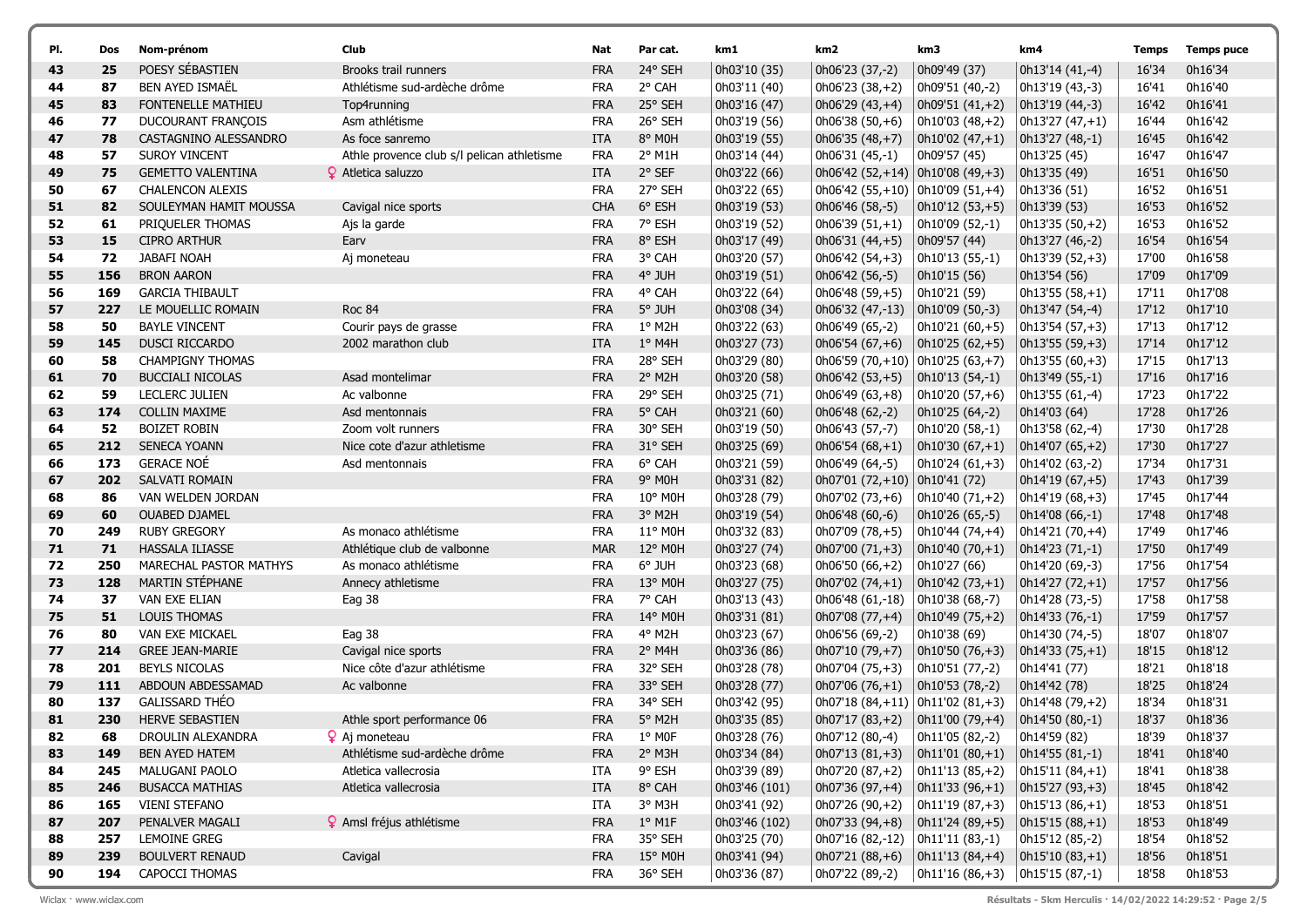| PI.        | Dos        | Nom-prénom                               | Club                                             | Nat               | Par cat.           | km1                            | km2                                       | km3                                                                        | km4                                                                        | Temps          | <b>Temps puce</b>  |
|------------|------------|------------------------------------------|--------------------------------------------------|-------------------|--------------------|--------------------------------|-------------------------------------------|----------------------------------------------------------------------------|----------------------------------------------------------------------------|----------------|--------------------|
| 91         | 85         | <b>HILI HANANE</b>                       | ? Asptt nice                                     | <b>FRA</b>        | 1° M2F             | 0h03'46 (100)                  | $0h07'35(96,+4)$                          | $\vert$ 0h11'27 (93,+3)                                                    | 0h15'20 (90,+3)                                                            | 18'58          | 0h18'56            |
| 92         | 190        | <b>BAAZIZ NABIL</b>                      | Nice metropole athlétisme                        | <b>FRA</b>        | $3^{\circ}$ M1H    | 0h03'41 (91)                   | 0h07'29 (91)                              | $\vert$ 0h11'23 (88,+3)                                                    | 0h15'18 (89,-1)                                                            | 19'00          | 0h18'58            |
| 93         | 179        | <b>JOLY MAXIME</b>                       |                                                  | <b>FRA</b>        | 37° SEH            | 0h03'39 (88)                   | 0h07'29 (92,-4)                           | 0h11'28 (94,-2)                                                            | 0h15'27 (94)                                                               | 19'03          | 0h19'01            |
| 94         | 157        | SENISE FRANCESCO                         | Pro san pietro sanremo                           | ITA               | 4° M3H             | 0h03'47 (104)                  | 0h07'40 (99,+5)                           | $\vert$ 0h11'33 (95,+4)                                                    | 0h15'27 (92,+3)                                                            | 19'08          | 0h19'05            |
| 95         | 66         | <b>KOVER BALAZS</b>                      | <b>Futazas</b>                                   | <b>HUN</b>        | $6^{\circ}$ M2H    | 0h03'41 (93)                   | 0h07'30 (93)                              | $\vert$ 0h11'26 (91,+2)                                                    | 0h15'22 (91)                                                               | 19'10          | 0h19'07            |
| 96         | 238        | BEAUCOURT LUCIE                          | <b>Q</b> Ac cannes                               | <b>FRA</b>        | $1^{\circ}$ CAF    | 0h03'46 (99)                   | $0h07'37(98,+1)$                          | 0h11'35 (98)                                                               | 0h15'34 (96,+2)                                                            | 19'18          | 0h19'17            |
| 97         | 197        | CHIRIMWAMI SERGE                         |                                                  | <b>FRA</b>        | 38° SEH            | 0h03'22 (61)                   | 0h07'20 (86,-25)                          | $ 0h11'26(90,-4) $                                                         | 0h15'33 (95,-5)                                                            | 19'22          | 0h19'21            |
| 98         | 167        | <b>MIANI NICOLAS</b>                     |                                                  | <b>FRA</b>        | 39° SEH            | 0h03'58 (119)                  |                                           |                                                                            | 0h07'51 $(111,+8)$ 0h11'50 $(105,+6)$ 0h15'46 $(100,+5)$                   | 19'23          | 0h19'14            |
| 99         | 121        | MORRISSEY ASSYA                          | $Q$ Usa30                                        | <b>FRA</b>        | $1^{\circ}$ MIF    | 0h03'54 (112)                  |                                           | $\vert$ 0h07'50 (109,+3) $\vert$ 0h11'47 (102,+7) $\vert$ 0h15'43 (99,+3)  |                                                                            | 19'27          | 0h19'24            |
| 100        | 240        | <b>OUCHENE NADIR</b>                     |                                                  | <b>FRA</b>        | 40° SEH            | 0h03'40 (90)                   | 0h07'34 (95,-5)                           | $ 0h11'34(97,-2) $                                                         | 0h15'38 (97)                                                               | 19'35          | 0h19'33            |
| 101        | 114        | STEARS VICTORIA                          | $\Omega$ Canterbury harriers + asics frontrunner | <b>GBR</b>        | 3° SEF             | 0h03'47 (103)                  | $ 0h07'40(100,+3) 0h11'46(100) $          |                                                                            | $  0h15'48 (101,-1)$                                                       | 19'41          | 0h19'37            |
| 102        | 138        | <b>GILLET JEROME</b>                     | Ac valbonne                                      | <b>FRA</b>        | 16° M0H            | 0h03'53 (108)                  |                                           |                                                                            | 0h07'48 (106,+2) $  0h11'48 (103,+3)   0h15'51 (102,+1)$                   | 19'43          | 0h19'38            |
| 103        | 209        | ISOARDI JEAN-FRANÇOIS                    | Cavigal nice sports                              | <b>FRA</b>        | $1^\circ$ M6H      | 0h03'57 (117)                  |                                           |                                                                            | $ 0h07'54(114,+3) 0h11'55(108,+6) 0h15'55(105,+3) $                        | 19'49          | 0h19'46            |
| 104        | 251        | <b>ANDRE VIRGINIE</b>                    | ò                                                | <b>FRA</b>        | 4° SEF             | 0h03'56 (115)                  |                                           | 0h07'46 (102,+1   0h11'47 (101,+1)   0h15'54 (104,-3)                      |                                                                            | 19'49          | 0h19'45            |
| 105        | 241        | <b>MARTIN AURÉLIEN</b>                   |                                                  | <b>FRA</b>        | 41° SEH            | 0h03'54 (110)                  |                                           | $\vert$ 0h07'45 (101,+9) $\vert$ 0h11'49 (104,-3)                          | $\vert$ 0h15'53 (103,+1)                                                   | 19'51          | 0h19'49            |
| 106        | 183        | PICHON ROMAIN                            | Rrunning bassin d'arcachon                       | <b>FRA</b>        | 42° SEH            | Oh03'54 (111)                  |                                           |                                                                            | 0h07'52 (112,-1) $ 0h11'57(110,+2) 0h16'01(108,+2)$                        | 19'53          | 0h19'50            |
| 107        | 219        | YAZIDI ABDESSAMAD                        | Nice metropole athlétisme                        | <b>MAR</b>        | $4°$ M1H           | 0h03'44 (96)                   |                                           |                                                                            |                                                                            | 19'56          | 0h19'55            |
| 108        | 105        | <b>DELCAYROU FABRICE</b>                 | Acj nérac                                        | <b>FRA</b>        | 5° M3H             | 0h03'59 (120)                  |                                           |                                                                            | 0h07'56 (117, +3) 0h12'00 (113, +4) 0h16'05 (112, +1)                      | 19'58          | 0h19'49            |
| 109        | 178        | <b>BENZEBIR OMAR</b>                     | Cavigal nice sports                              | <b>FRA</b>        | 6° M3H             | 0h03'58 (118)                  |                                           |                                                                            | $ 0h07'57(119,-1) 0h12'01(116,+3) 0h16'04(109,+7) $                        | 19'58          | 0h19'55            |
| 110        | 228        | BAILLEUL-AMADORI NOAH                    |                                                  | <b>FRA</b>        | $1^{\circ}$ MIH    | 0h03'47 (105)                  |                                           |                                                                            |                                                                            | 19'58          | 0h19'56            |
| 111        | 146        | <b>HILL RICHARD</b>                      | A/I esperance antibes                            | <b>GBR</b>        | 7° M2H             | 0h04'01 (121)                  |                                           |                                                                            | $ 0h07'56(115,+6) 0h11'58(111,+4) 0h16'04(110,+1) $                        | 20'01          | 0h19'58            |
| 112        | 185        | KIMBERLEY-JOHNSON MICHELLE               | <sup>2</sup> Mougins school                      | <b>GBR</b>        | 2° M2F             | 0h03'49 (106)                  | 0h07'50 (108,-2) $  0h11'58 (112,-4)$     |                                                                            | Oh16'08 (114,-2)                                                           | 20'03          | 0h20'00            |
| 113        | 229        | ELIE DOMINIQUE                           | Athle sport performance 06                       | <b>FRA</b>        | 3° M4H             | 0h03'45 (97)                   |                                           |                                                                            | 0h16'00 (107)                                                              | 20'03          | 0h20'00            |
| 114        | 216        | PASCAL LUCILE                            | <b>Q</b> Ac valbonne                             | <b>FRA</b>        | 5° SEF             | 0h03'56 (116)                  | 0h07'56 (116)                             |                                                                            | $ 0h12'00(114,+2) 0h16'05(111,+3) $                                        | 20'04          | 0h20'00            |
| 115        | 139        | <b>OFFER ALAN</b>                        |                                                  | <b>FRA</b>        | 9° CAH             | 0h03'26 (72)                   | 0h07'20 (85,-13)                          | $ 0h11'27(92,-7) $                                                         | 0h16'20 (118,-26                                                           | 20'08          | 0h20'07            |
| 116        | 208        | LUPO-GUESTIN TEDDY                       | Hercule fitness club                             | <b>FRA</b>        | 43° SEH            | 0h04'03 (125)                  |                                           |                                                                            | 0h08'00 $(121,+4)$ 0h12'09 $(119,+2)$ 0h16'16 $(115,+4)$                   | 20'09          | 0h20'00            |
| 117        | 205        | PILETTE EMMANUEL                         |                                                  | <b>FRA</b>        | 7° M3H             | 0h03'53 (109)                  | 0h07'56 (118,-9) $  0h12'07 (118)$        |                                                                            | $  0h16'17 (116,+2)$                                                       | 20'14          | 0h20'13            |
| 118        | 107        | <b>LELOUP GREGORY</b>                    | Team com                                         | <b>FRA</b>        | 8° M2H             | 0h03'55 (114)                  | 0h07'59 (120,-6) $ 0h12'10(120) $         |                                                                            | $0h16'20(119,+1)$                                                          | 20'15          | 0h20'11            |
| 119        | 222        | <b>EVANS KHALDON</b>                     | Ochy                                             | <b>FRA</b>        | 44° SEH            | 0h04'08 (129)                  |                                           |                                                                            | $\vert$ 0h08'17 (126,+3) $\vert$ 0h12'26 (124,+2) $\vert$ 0h16'33 (122,+2) | 20'24          | 0h20'19            |
| 120        | 244        | MALUGANI CELESTINA                       | <b>Q</b> Atletica vallecrosia                    | ITA               | $6^{\circ}$ SEF    | 0h04'02 (124)                  |                                           |                                                                            | $ 0h08'07(122,+2) 0h12'19(121,+1) 0h16'30(120,+1) $                        | 20'25          | 0h20'22            |
| 121        | 231        | LE MORZADEC CLAIRE                       | <b>9</b> Athle sport performance 06              | <b>FRA</b>        | 3° M2F             | 0h03'51 (107)                  | 0h07'52 (113,-6) $\vert$ 0h12'01 (115,-2) |                                                                            | 0h16'18 (117,-2)                                                           | 20'30          | 0h20'28            |
| 122        | 172        | <b>SERRE LAURENT</b>                     |                                                  | <b>FRA</b>        | 45° SEH            | 0h04'11 (131)                  |                                           | $0h08'12(124,+7)$ 0h12'21 (123,+1) 0h16'37 (123)                           |                                                                            | 20'33          | 0h20'24            |
| 123        | 142        | HENNEBELLE BORIS                         |                                                  | <b>FRA</b>        | 46° SEH            | 0h04'09 (130)                  | 0h08'19 (127,+3)                          |                                                                            | 0h16'47 (126)                                                              | 20'36          | 0h20'31            |
| 124        | 236        | <b>MARTIN JACKIE</b>                     | Cavigal nice sports                              | <b>FRA</b>        | $1^{\circ}$ M7H    | 0h04'02 (122)                  |                                           |                                                                            | 0h08'08 (123,-1)   0h12'19 (122,+1)   0h16'33 (121,+1)                     | 20'37          | 0h20'33            |
| 125        | 171        | <b>VALENTI MANUELLA</b>                  | 9 Amsl fréjus athlétisme                         | <b>FRA</b>        | $2^{\circ}$ M1F    | 0h04'08 (128)                  |                                           |                                                                            | $\vert$ 0h08'20 (129,-1) $\vert$ 0h12'35 (127,+2) $\vert$ 0h16'47 (125,+2) | 20'51          | 0h20'46            |
| 126        | 102        | <b>BLANGERO FLORENT</b>                  | Chpg                                             | <b>FRA</b>        | 9° M2H             | 0h04'25 (136)                  | 0h08'32 (131,+5)                          |                                                                            | 0h16'54 (129)                                                              | 20'51          | 0h20'42            |
| 127        | 235        | <b>VAN EXE MATHIS</b>                    |                                                  | <b>FRA</b>        | 7° JUH             | 0h04'06 (127)                  | 0h08'19 (128,-1)                          | $\vert$ 0h12'34 (126,+2) $\vert$ 0h16'50 (127,-1)                          |                                                                            | 20'52          | 0h20'44            |
| 128        | 232        | <b>BUCCIALI NOAH</b>                     | Triathlon montélimar                             | <b>FRA</b>        | 10° CAH            | 0h03'46 (98)                   | 0h07'47 (105,-7)                          | $ 0h12'06(117,-12) $                                                       | $  0h16'39 (124,-7)$                                                       | 20'57          | 0h20'55            |
| 129        | 151        | <b>BUCCIALI SOLENE</b>                   | <b>Q</b> Asad montelimar                         | <b>FRA</b>        | 4° M2F             | 0h04'02 (123)                  | $0h08'14(125,-2)$ 0h12'31 (125)           |                                                                            | 0h16'50 (128,-3)                                                           | 20'57          | 0h20'55            |
| 130        | 144        | LIPOFF SACHA<br><b>BORGHERESI JULIEN</b> | Ubs                                              | FRA               | 47° SEH            | 0h04'05 (126)                  |                                           |                                                                            |                                                                            | 21'47          | 0h21'42            |
| 131        | 186        |                                          |                                                  | <b>FRA</b>        | 48° SEH<br>10° M2H | 0h04'22 (135)                  |                                           | $\vert$ 0h08'49 (132,+3) $\vert$ 0h13'22 (129,+3) $\vert$ 0h18'04 (131,-2) | 0h09'05 (138, +9) 0h13'41 (133, +5) 0h18'18 (132, +1)                      | 22'27<br>22'37 | 0h22'18            |
| 132<br>133 | 218<br>118 | DE LOPEZ ROBERT<br><b>MAURIN ESTELLE</b> | $\circ$ Us cagnes triathlon                      | FRA<br><b>FRA</b> | 7° SEF             | 0h04'38 (147)<br>0h04'26 (138) |                                           | 0h09'00 (135,+3) 0h13'38 (131,+4) 0h18'19 (133,-2)                         |                                                                            | 22'40          | 0h22'29<br>0h22'35 |
| 134        | 233        | OLIVEIRA LIMA DARAN                      |                                                  | <b>BRA</b>        | 49° SEH            | 0h04'42 (153)                  |                                           |                                                                            | 0h09'11 (142,+1   0h13'46 (136,+6)   0h18'22 (135,+1)                      | 22'47          | 0h22'38            |
| 135        | 255        | LE ROUX NICOLAS                          | Rochefort athlétisme club                        | <b>FRA</b>        | 8° JUH             | 0h04'14 (134)                  | 0h08'57 (134)                             | $\vert$ 0h13'38 (132, +2) $\vert$ 0h18'30 (136, -4)                        |                                                                            | 22'50          | 0h22'42            |
| 136        | 234        | DURAND TIMOTHEE                          | Sapeurs pompiers de monaco                       | FRA               | $10^{\circ}$ ESH   | 0h04'37 (145)                  | 0h09'17 (145)                             | $\vert$ 0h13'57 (138,+7) $\vert$ 0h18'36 (140,-2)                          |                                                                            | 22'51          | 0h22'45            |
| 137        | 193        | <b>FENNEL SASCHA</b>                     | Sascha                                           | <b>GER</b>        | 4° M4H             | 0h04'38 (146)                  |                                           | 0h09'05 (139,+7) 0h13'46 (135,+4) 0h18'31 (138,-3)                         |                                                                            | 22'56          | 0h22'44            |
| 138        | 256        | TARBES QUENTIN                           | As monaco football club                          | <b>FRA</b>        | 50° SEH            | 0h04'26 (137)                  |                                           | 0h09'01 (136,+1) 0h13'38 (130,+6) 0h18'20 (134,-4)                         |                                                                            | 22'57          | 0h22'50            |
|            |            |                                          |                                                  |                   |                    |                                |                                           |                                                                            |                                                                            |                |                    |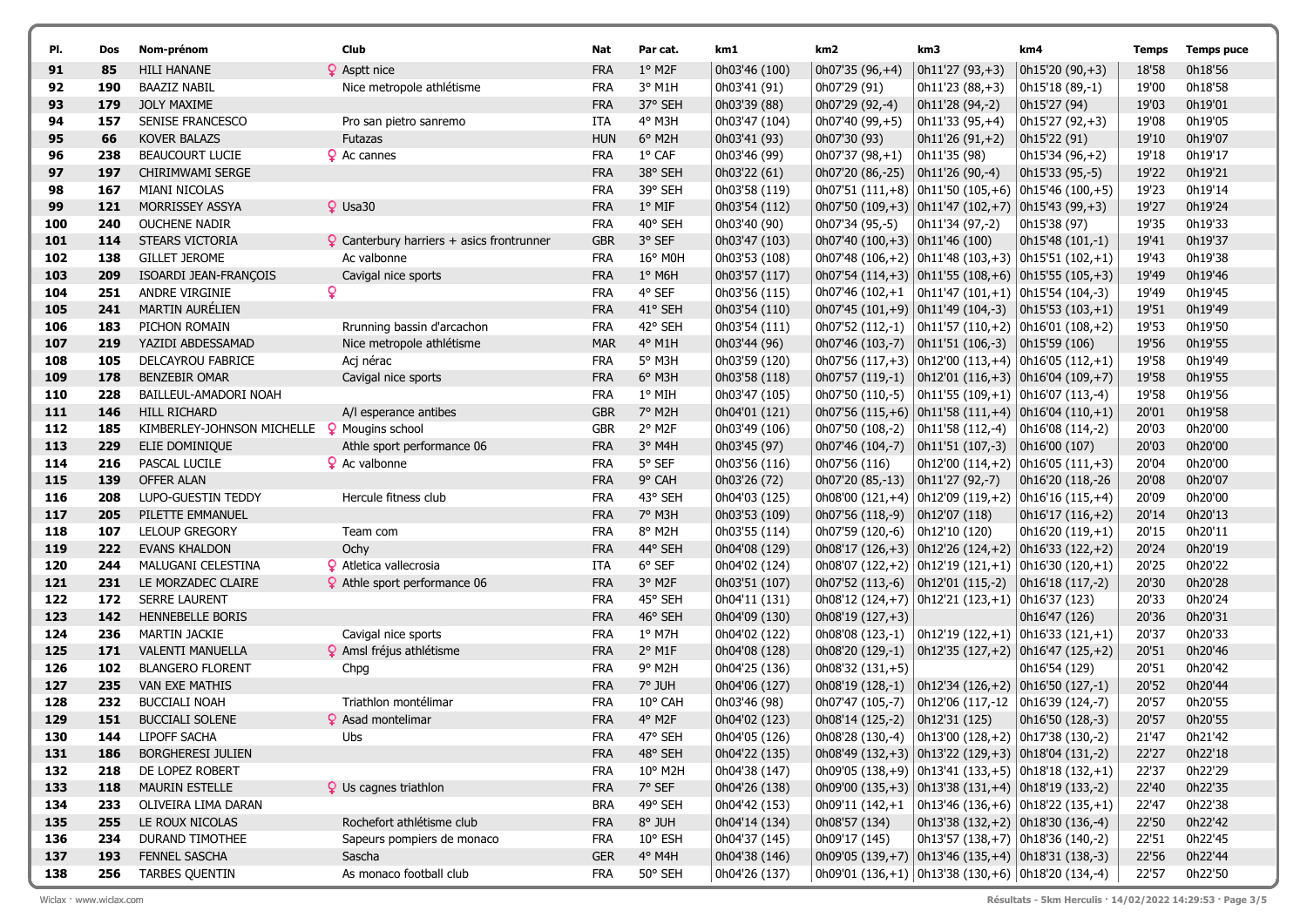| PI. | Dos | Nom-prénom                    | Club                                    | Nat        | Par cat.         | km1           | km2                            | km3                                                                        | km4                  | Temps | <b>Temps puce</b> |
|-----|-----|-------------------------------|-----------------------------------------|------------|------------------|---------------|--------------------------------|----------------------------------------------------------------------------|----------------------|-------|-------------------|
| 139 | 189 | DZYUBA VLADA                  | Q                                       | <b>RUS</b> | 2° MOF           | 0h04'12 (132) |                                | 0h08'56 $(133,-1)$ 0h13'44 $(134,-1)$                                      | $  0h18'30 (137,-3)$ | 23'00 | 0h22'59           |
| 140 | 198 | KOLOSOVA MARIA                | ò                                       | <b>RUS</b> | $1^{\circ}$ M3F  | 0h04'30 (141) |                                | 0h09'08 (140,+1) 0h13'50 (137,+3) 0h18'33 (139,-2)                         |                      | 23'07 | 0h23'04           |
| 141 | 181 | CAMPAGNOLO CARLO              | Runcard                                 | <b>ITA</b> | 8° M3H           | 0h04'36 (144) |                                | $\vert$ 0h09'19 (146,-2) $\vert$ 0h13'58 (139,+7) $\vert$ 0h18'39 (141,-2) |                      | 23'21 | 0h23'17           |
| 142 | 117 | <b>BRUNETEAU TRINH CEDRIC</b> | Association jules bianchi #jb17         | <b>FRA</b> | 17° M0H          | 0h04'31 (143) |                                | 0h09'11 (141, +2) 0h13'59 (140, +1) 0h18'45 (142, -2)                      |                      | 23'26 | 0h23'22           |
| 143 | 176 | <b>BRUSSEY CAROLE</b>         |                                         | <b>FRA</b> | 2° M3F           | 0h04'40 (151) |                                | $ 0h09'20(148,+3) 0h14'04(142,+6) 0h18'55(144,-2) $                        |                      | 23'27 | 0h23'22           |
| 144 | 153 | <b>ARAD TATO</b>              |                                         | <b>ISR</b> | 9° M3H           | 0h04'39 (148) |                                | 0h09'19 (147,+1) 0h14'04 (141,+6) 0h18'55 (143,-2)                         |                      | 23'27 | 0h23'17           |
| 145 | 141 | <b>ORLOWSKI PIOTR</b>         | Runstetico                              | <b>POL</b> | 18° M0H          | Oh04'55 (159) |                                | $ 0h09'42(155,+4) 0h14'26(149,+6) 0h19'10(146,+3)$                         |                      | 23'43 | 0h23'37           |
| 146 | 140 | <b>TEPLIK PAWEL</b>           | Runstetico                              | POL        | $11^{\circ}$ M2H | 0h04'55 (158) |                                |                                                                            |                      | 23'43 | 0h23'37           |
| 147 | 154 | ZARBO SANDRINE                | <b>Q</b> Antibes triathlon              | <b>FRA</b> | 3° M3F           | 0h04'39 (149) | 0h09'23 (149)                  | $ 0h14'08(144,+5) 0h19'05(145,-1) $                                        |                      | 23'44 | 0h23'37           |
| 148 | 124 | <b>VIOTTE EMMA</b>            | $\frac{6}{5}$ Aix athle provence        | <b>FRA</b> | $1^{\circ}$ ESF  | 0h04'49 (155) |                                | 0h09'30 (151,+4) 0h14'21 (147,+4) 0h19'18 (151,-4)                         |                      | 23'53 | 0h23'46           |
| 149 | 253 | RATTI JESSICA                 | 9 As monaco athlétisme                  | <b>FRA</b> | 8° SEF           | 0h04'48 (154) |                                | $ 0h09'42(157,-3) 0h14'30(151,+6) 0h19'22(153,-2) $                        |                      | 23'53 | 0h23'47           |
| 150 | 175 | ORTET DAVID                   |                                         | FRA        | $10^{\circ}$ M3H | 0h04'59 (163) |                                | 0h09'47 (159, +4) 0h14'35 (153, +6) 0h19'19 (152, +1)                      |                      | 23'54 | 0h23'45           |
| 151 | 148 | DAHM ALEXIA                   | <sup>2</sup> Nancy athlétisme métropole | <b>FRA</b> | 2° MIF           | 0h04'14 (133) |                                | $  0h09'03 (137,-4)   0h14'10 (145,-8)   0h19'14 (149,-4)$                 |                      | 23'58 | 0h23'54           |
| 152 | 215 | <b>VAKALIS DONNA</b>          | <b>9</b> Monarch athletics              | <b>CAN</b> | 3° M1F           | 0h04'56 (161) |                                | 0h09'41 $(154,+7)$ 0h14'26 $(148,+6)$ 0h19'17 $(150,-2)$                   |                      | 24'08 | 0h23'59           |
| 153 | 247 | DROIN PIERRE-YVES             | Us cagnes                               | <b>FRA</b> | $11^{\circ}$ M3H | 0h05'12 (177) |                                | $\vert$ 0h10'03 (162,+1 $\vert$ 0h14'50 (157,+5) $\vert$ 0h19'36 (156,+1)  |                      | 24'11 | 0h24'01           |
| 154 | 217 | FRANCESCONI MICHELE           |                                         | ITA        | 5° M4H           | 0h04'29 (140) | 0h09'12 (143,-3)               | 0h14'06 (143)                                                              | 0h19'12 (148,-5)     | 24'15 | 0h24'12           |
| 155 | 204 | <b>BACHELLEZ THÉA</b>         |                                         | <b>FRA</b> | 2° ESF           | Oh04'30 (142) |                                | $\vert$ 0h09'13 (144,-2) $\vert$ 0h14'11 (146,-2) $\vert$ 0h19'24 (154,-8) |                      | 24'21 | 0h24'17           |
| 156 | 210 | ROUGIER DOMINIQUE             | <b>Q</b> Cavigal nice sports            | FRA        | $1^{\circ}$ M5F  | 0h04'53 (157) | 0h09'46 (158,-1)               | $ 0h14'41(156,+2) 0h19'35(155,+1) $                                        |                      | 24'26 | 0h24'22           |
| 157 | 116 | AHMED-SHARMAN MYLES           | Gekko brewing company                   | <b>GBR</b> | 19° M0H          | Oh04'40 (152) | Oh09'31 (152)                  | 0h14'30 (152)                                                              | 0h19'46 (157,-5)     | 24'39 | 0h24'34           |
| 158 | 112 | LETTIERI SALVATORE            |                                         | <b>FRA</b> | 12° M2H          | 0h04'39 (150) |                                | 0h09'33 (153,-3) $  0h14'39 (155,-2)$                                      | 0h19'49 (158,-3)     | 24'40 | 0h24'36           |
| 159 | 192 | PIRIDDU NADIA                 | <b>?</b> Nice metropole athlétisme      | <b>FRA</b> | $1°$ M4F         | 0h04'58 (162) |                                | $  0h10'06 (164,-2)   0h15'12 (159,+5)   0h20'17 (161,-2)$                 |                      | 25'06 | 0h25'03           |
| 160 | 120 | <b>GAROFALO NICOLO</b>        |                                         | <b>FRA</b> | 20° M0H          | 0h04'53 (156) |                                |                                                                            |                      | 25'13 | 0h25'08           |
| 161 | 200 | FRANCESCONI LORENZO           |                                         | <b>ITA</b> | 51° SEH          | 0h04'29 (139) |                                | 0h09'25 (150,-11   0h14'38 (154,-4)   0h19'59 (159,-5)                     |                      | 25'30 | 0h25'27           |
| 162 | 242 | <b>BIANCHI STEFANO</b>        |                                         | ITA        | $6^{\circ}$ M4H  | 0h05'11 (176) |                                | $\vert$ 0h10'15 (167,+9) $\vert$ 0h15'27 (163,+4) $\vert$ 0h20'32 (163)    |                      | 25'34 | 0h25'28           |
| 163 | 119 | <b>CHERIF RAFIK</b>           |                                         | <b>FRA</b> | 13° M2H          | 0h05'00 (164) |                                | $  0h10'05 (163,+1)   0h15'12 (160,+3)   0h20'16 (160)$                    |                      | 25'37 | 0h25'30           |
| 164 | 100 | OGE ELODIE                    | 9 Saint raphaël triathlon               | <b>FRA</b> | 9° SEF           | 0h05'06 (169) |                                | 0h10'09 (166,+3) 0h15'16 (161,+5) 0h20'35 (164,-3)                         |                      | 25'40 | 0h25'32           |
| 165 | 188 | OGE LOIC                      | Saint raphaël triathlon                 | <b>FRA</b> | 21° M0H          | Oh05'06 (170) |                                | $ 0h10'09(165,+5) 0h15'16(162,+3) 0h20'35(165,-3) $                        |                      | 25'41 | 0h25'33           |
| 166 | 110 | SAVAGE ALBERTA                | ò                                       | <b>GBR</b> | 3° MOF           | 0h05'24 (185) |                                | 0h10'37 (177,+8) 0h15'43 (168,+9) 0h20'49 (166,+2)                         |                      | 25'51 | 0h25'44           |
| 167 | 259 | <b>MAFFEI PAUL</b>            |                                         | <b>FRA</b> | 5° M1H           | 0h05'07 (172) |                                | $ 0h10'17(168,+4) 0h15'35(165,+3) 0h20'54(167,-2) $                        |                      | 26'04 | 0h25'54           |
| 168 | 162 | ROMANO LINO                   |                                         | FRA        | 2° MIH           | 0h05'16 (180) |                                | 0h10'32 (175,+5)   0h15'51 (170,+5)   0h21'12 (172,-2)                     |                      | 26'08 | 0h26'04           |
| 169 | 243 | LUCIANO CLAUDIA               | Q                                       | <b>ITA</b> | 5° M2F           | 0h05'11 (175) |                                | $ 0h10'22(170,+5) 0h15'41(167,+3) 0h20'59(168,-1) $                        |                      | 26'14 | 0h26'08           |
| 170 | 224 | <b>CHAPOT MAXIME</b>          | Ochy                                    | <b>FRA</b> | $1^{\circ}$ M5H  | 0h05'04 (168) |                                | 0h10'17 (169,-1)   0h15'36 (166,+3)   0h20'59 (169,-3)                     |                      | 26'14 | 0h26'06           |
| 171 | 101 | LE RIBOTER SERVANE            | $\mathbf Q$                             | <b>FRA</b> | 6° M2F           | 0h05'11 (174) |                                | $ 0h10'30(173,+1) 0h15'49(169,+4) 0h21'11(171,-2) $                        |                      | 26'19 | 0h26'11           |
| 172 | 220 | DEKKER LÉONTINE               | <b>9</b> Hercule fitness club           | <b>NED</b> | 3° ESF           | 0h05'35 (191) |                                | 0h10'57 (184,+7) 0h16'07 (176,+8) 0h21'32 (179,-3)                         |                      | 26'19 | 0h26'09           |
| 173 | 237 | LE BONHOMME GWENAËLLE         | P Hercule fitness club                  | <b>FRA</b> | 4° M3F           | 0h05'16 (179) |                                | $  0h10'32 (174,+5)   0h15'54 (171,+3)   0h21'17 (173,-2)$                 |                      | 26'21 | 0h26'12           |
| 174 | 104 | ESPOSITO VINCENZO             |                                         | ITA        | $6^{\circ}$ M1H  | 0h05'31 (188) |                                | 0h10'58 (186,+2)   0h16'14 (178,+8)   0h21'24 (174,+4)                     |                      | 26'22 | 0h26'12           |
| 175 | 211 | DUBARD ALFRED                 |                                         | <b>FRA</b> | 7° M4H           | 0h04'55 (160) |                                | $ 0h10'01 (161,-1)  0h15'30 (164,-3)  0h21'03 (170,-6)$                    |                      | 26'26 | 0h26'21           |
| 176 | 252 | DEWASMES EVA                  | ò                                       | <b>FRA</b> | $10^{\circ}$ SEF | 0h05'07 (171) | 0h10'25 (171)                  | $ 0h15'57(173,-2) 0h21'30(178,-5) $                                        |                      | 26'33 | 0h26'27           |
| 177 | 170 | <b>HUGUET MARION</b>          | $\mathbf{Q}$                            | <b>FRA</b> | $11^{\circ}$ SEF | 0h05'25 (186) |                                | $ 0h10'41 (179,+7)  0h16'05 (175,+4)  0h21'28 (176,-1)$                    |                      | 26'38 | 0h26'33           |
| 178 | 108 | <b>GERARD SYBILLE</b>         | <b>Q</b> Team com                       | <b>FRA</b> | 7° M2F           | 0h05'01 (165) | 0h10'26 (172,-7) 0h15'55 (172) |                                                                            | 0h21'29 (177,-5)     | 26'43 | 0h26'40           |
| 179 | 254 | CEDRO JEAN-LUC                |                                         | <b>FRA</b> | 12° M3H          | 0h05'23 (183) |                                | $\vert$ 0h10'43 (180,+3) $\vert$ 0h16'04 (174,+6) $\vert$ 0h21'26 (175,-1) |                      | 26'49 | 0h26'43           |
| 180 | 226 | <b>RIVET SYLVAIN</b>          |                                         | <b>FRA</b> | 7° M1H           | 0h05'29 (187) |                                | $\vert$ 0h10'56 (183,+4) $\vert$ 0h16'24 (181,+2) $\vert$ 0h21'50 (180,+1) |                      | 27'07 | 0h27'00           |
| 181 | 155 | REYROLLE JOEY                 |                                         | <b>FRA</b> | 52° SEH          | 0h05'35 (192) |                                | $\vert$ 0h10'58 (185,+7) $\vert$ 0h16'22 (180,+5) $\vert$ 0h21'53 (181,-1) |                      | 27'08 | 0h26'59           |
| 182 | 206 | <b>BRENCKLE CAROLE</b>        | <b>Q</b> Hercule fitness club           | <b>FRA</b> | 5° M3F           | 0h05'20 (182) |                                | $0h10'46 (181,+1)$ 0h16'16 (179,+2) 0h21'57 (182,-3)                       |                      | 27'24 | 0h27'15           |
| 183 | 196 | AVAGNINA FABIEN               |                                         | <b>FRA</b> | 22° M0H          | Oh05'02 (166) |                                | $\vert$ 0h10'40 (178,-12 $\vert$ 0h16'10 (177,+1) $\vert$ 0h22'20 (183,-6) |                      | 27'45 | 0h27'41           |
| 184 | 166 | VIENI REYES STEFANIA GRACE    | $\mathsf{Q}$                            | ITA        | 4° ESF           | 0h05'04 (167) | 0h10'36 (176,-9)               |                                                                            | 0h22'34 (184)        | 27'59 | 0h27'54           |
| 185 | 115 | <b>STEARS GARETH</b>          |                                         | <b>GBR</b> | 8° M1H           | Oh05'41 (196) |                                | $ 0h11'14(190,+6) 0h16'46(182,+8) 0h22'38(185,-3) $                        |                      | 28'03 | 0h27'54           |
| 186 | 164 | ROLANDO JENNIFER              | Q                                       | <b>MON</b> | $12^{\circ}$ SEF | 0h05'47 (198) |                                | $\vert$ 0h11'38 (196,+2) $\vert$ 0h17'26 (189,+7) $\vert$ 0h23'10 (189)    |                      | 28'32 | 0h28'22           |